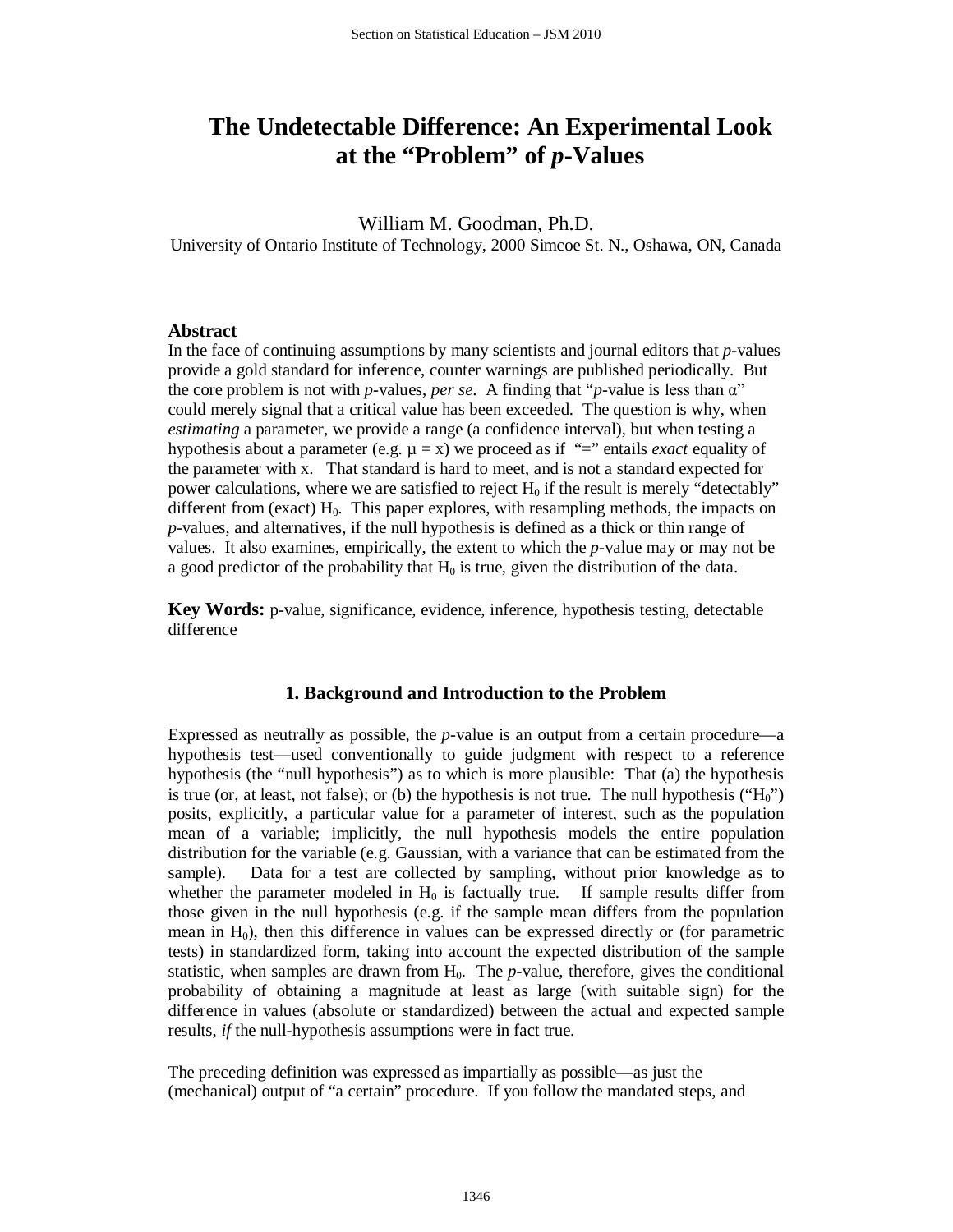report a suitable number, there is no problem to discuss. The problem, of course, lies in the *interpretation* and use of the *p-*value. The impression easily arises that a small *p*value from an experiment suggests an outcome that was "unexpected", if not actually impossible, had the null hypothesis been true; and so, it might appear, the hypothesis is more likely to be false. This very interpretation is posted on a research hospital's web page, and their view is widely held and applied in the research community: "A p-value is a **measure of how much evidence we have against the null hypothesis**. ... The smaller the p-value, the more evidence we have against  $H_0$ ." (Simon, 2007, emphasis included).

Simon's view draws on the apparent "surprisingness" of getting a small *p*-value. Berger and Selke (1987), however, speak for many who challenge the conventional perspective: To them, *p*-values and evidence are "irreconcilable." Directly stated by Marden (2000), "the *p-*value is not the probability that the null hypothesis is true". Empirically, a *p*-value can be small (i.e. conventionally taken as good evidence that  $H_0$  is false), but yet if looked at from, say, from a Bayesian perspective, the posterior probability that  $H_0$  is in fact false, given the sample data, may not look as convincing.

Some argue that evidence for, versus evidence against, a hypothesis should be distinguished. Donahue, for example, grants that small *p*-values may provide evidence against a null hypothesis, but when a large *p*-value does "not warrant rejection of the null," he objects to the *p*-value's use as "improper evidence for *accepting* the null hypothesis" (Donahue, 1999).

A quite different objection to the conventional use of *p*-values appears in a classic paper by William Roozeboom (1960). Though inclined to Bayesian approaches to assessing evidence (to what he calls calculating "inverse probability"), he does not outright reject legitimacy for *p*-values. Instead, what he opposes is the very model of the nullhypothesis significance test, to which, in current practice, *p*-value calculations are often conjoined. Science, says Roozeboom, does not proceed by binary decisions to simply accept versus reject a given starting hypothesis. Instead, continued experimentation should lead to progressive, informed changes in our degrees of belief in various hypotheses.

This wedge between the original conception of *p*-values by R.A. Fisher, on the one hand, and the Neyman-Pearson hypothesis test model, on the other, is driven further by Steven Goodman in a historical treatment of these ideas (Goodman, 1993). He claims that the two ideas' combination (into a view such a Simon's, quoted above) has been "improper"; and like Donahue and many others, he says that "the *p*-value substantially overstates the evidence against the null hypothesis". Similar points have appeared more recently (Hubbard & Armstrong, 2005; Hubbard & Bayarri, 2003; Ziliak and McCloskey, 2009).

One other aspect of the problem, underlying how *p*-values are conventionally used, appears in the literature. This is aspect is called by Berger and Delampady (1987) "the actual 'width' of  $H_0$ ." The problem is that the  $p$ -value/hypothesis-test model proceeds as if the null parameter was an exact point value. For continuous data, it is mathematically impossible for a real parameter to equal a point null; and in some fields such as Psychology it may be unrealistic (and meaningless in practice) to formulate a widthless value for a research hypothesis (Berger & Sellke, 1987; Chow, 1988; Folger, 1989; Meehl, 1967; Nunnally, 1960). Curiously, the mathematical aspect is handled at times more like a side issue, than as central to discussion; for example, Berger and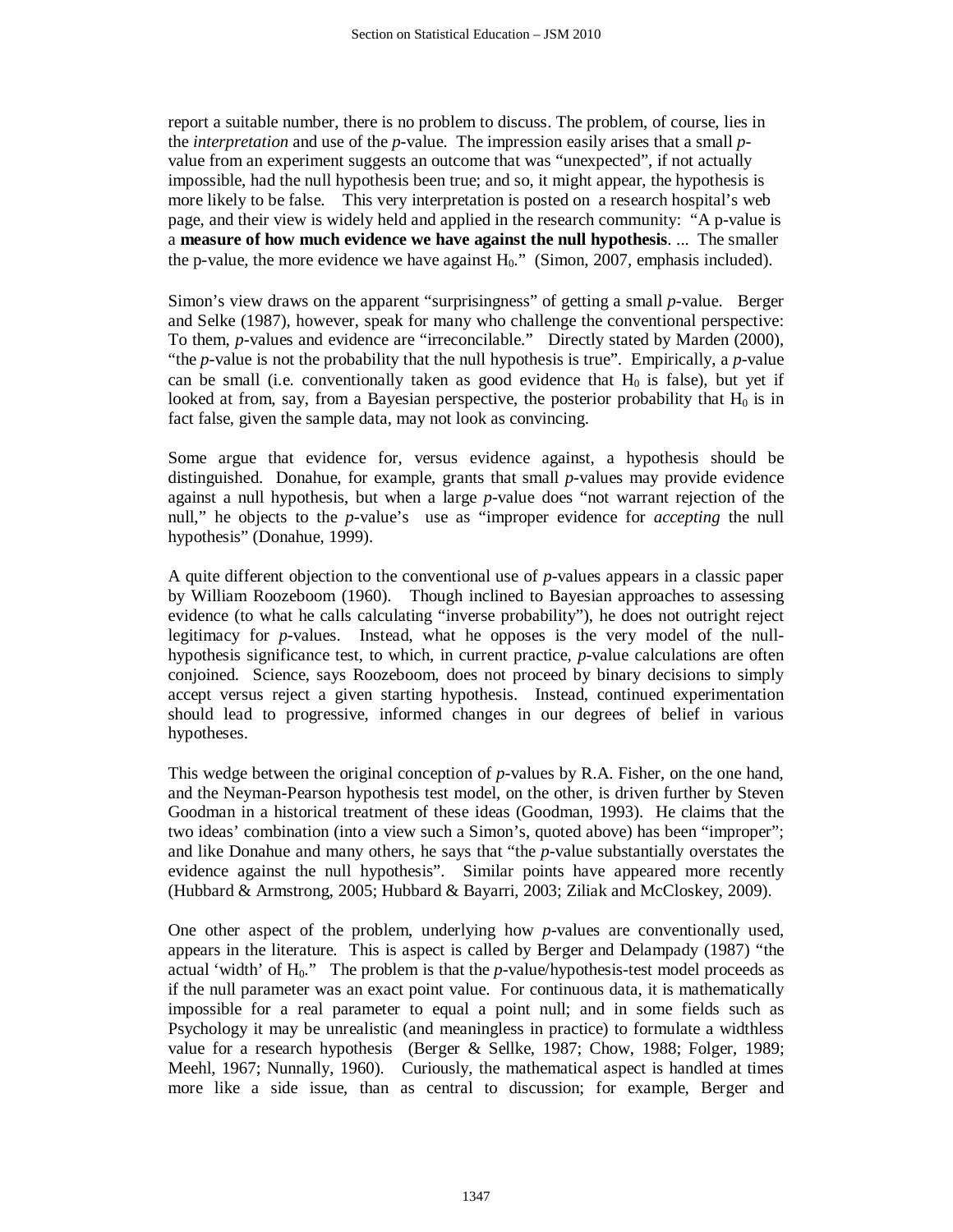Delampady's paper largely ignores the issue, then provides some formal calculations for how "wide"  $H_0$  can become, without invalidating their main points of interest.

Two other trends in the literature should be noted. The papers by Meehl and Nunnally, cited above, brush against a larger literature that attempts to turn the focus from hypothesis testing (geared to *rejecting* hypotheses) to what are variously called, depending on context, model validation, equivalence testing, and tests of clinical noninferiority. (Examples include: Berger & Hsu, 1996; Evans, 2009; Robinson & Froese, 2004; Rogers et al, 1993; and Wellek, 2003). Although these topics are beyond the scope of the present paper, they do share a recognition of the "thickness" or "width" of  $H_0$ , so that evidence is consistent with  $H_0$  if, in effect, it falls within a confidence interval that is centered by  $H_0$ .

A second important trend is closely intertwined with literature, cited above, that questions the use of *p*-values—but these other papers explicitly proffer Bayesian approaches as the alternative (Edwards et al, 1963; Cassella & Berger, 1987; Goodman, 1999). These particular arguments are not addressed explicitly in this paper, yet Bayesian concepts are implicit in the experiments that follow below. All the assumptions built into the experiments are in effect models of "prior probabilities" that will clearly impact the unfolding of the simulations. Moreover, assessment of the evidential impact of a *p*-value in terms of the "posterior probability" of  $H_0$  is essentially what graphs such as Figure 4, below, attempt to enable.

# **2. The Problem Reconsidered—Experimentally**

Many of the papers written about *p*-values tend to be formal and abstract. But as we know in teaching, a picture can be very helpful to enhancing learning and understanding. In the statistical context, a "picture" might be the graphical outcome of simulations. So, rather than pursue the arguments in Section 1 theoretically, the remainder of this paper will try a hands-on approach, using resampling-based simulation, to see how *p*-values actually get generated in action, and to see how, or if, they relate to the independently known truths or falsities of null hypotheses.

All simulations will address the "problematic inequality" shown in Figure 1, which lies at the heart of many of concerns about *p*-values expressed in the literature. In this process, the paper will focus on two particular issues:

**Issue 1:** The *thickness* of  $H_0$ .

**Issue 2: The possibly** *mismatched structure* **of the inequality.**

**P** ([The sample data have the obtained distribution]  $[H_0]$  is true]) **≠ P** ([H<sub>o</sub> is true] | [The sample data have the obtained distribution])

**Figure 1:** The Problematic Inequality

The first (upper) term in the inequality expresses the *p*-value; namely the conditional probability of obtaining the sample distribution (or specific sample statistic) of interest, assuming that  $H_0$  is true. The second (lower) term reverses the elements' positions in the conditional probability, and so appears to provide a measure of "evidence"—namely, the conditional (or "posterior") probability that  $H_0$  is true, given the dataset actually obtained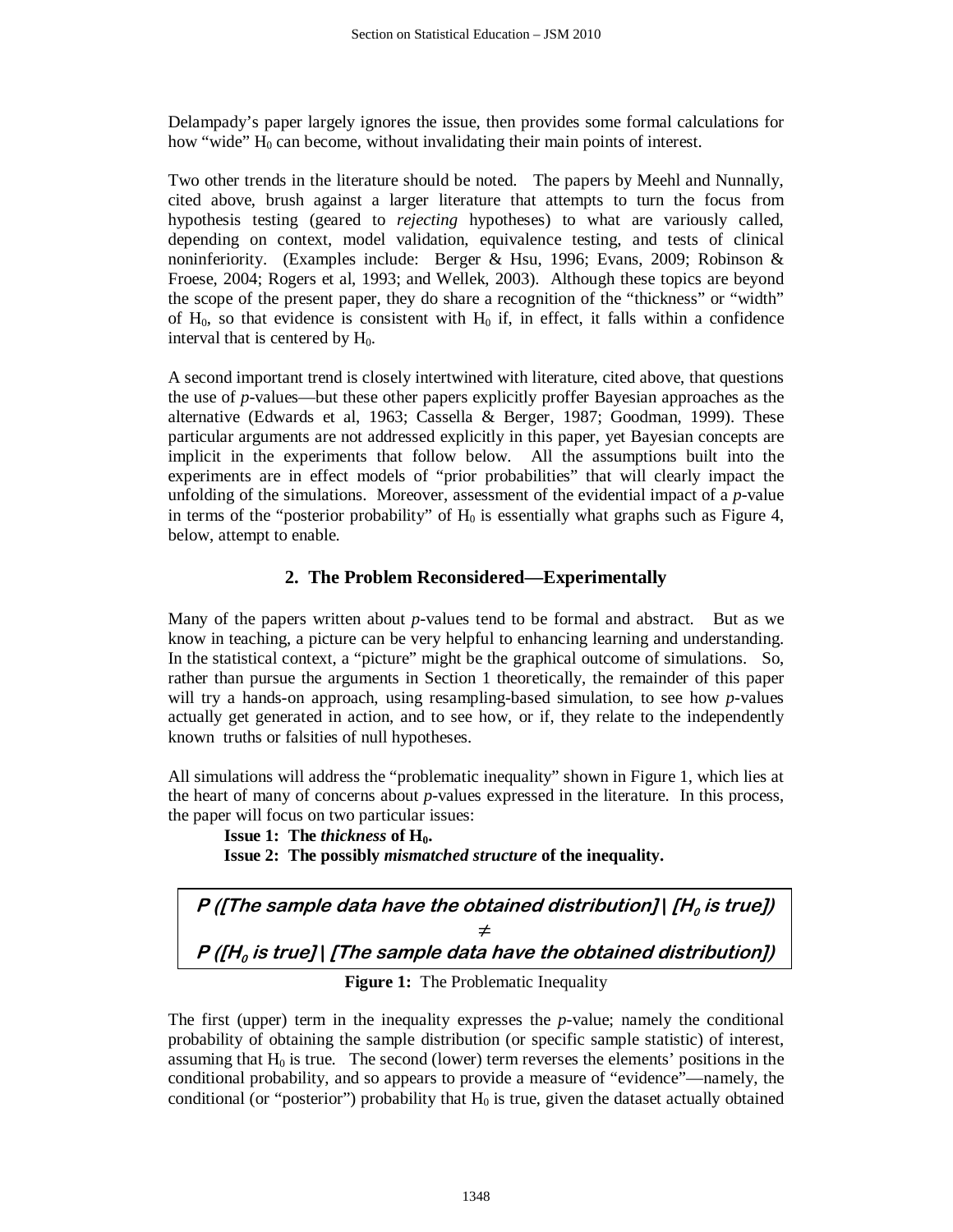as the sample. (The notation compares with Berger  $\&$  Sellke's formulation for this term  $(1987b)$ : "Pr $(H_0|x)$ ".)

There are three basic ways that the inequality is problematic:

- (1) If *p*-values were straightforward measures of evidence for  $H_0$ , then the two (upper and lower) terms in Figure 1 should be, if not equal, at least always closely correlated. (We will demonstrate that, in practice, Issue 1 (see next point) can affect both the magnitude and curve of the correlation between those two terms.)
- (2) (*Issue 1: Thickness of H0*.) If *p*-values can provide at least *some* evidence for  $H_0$ , then we have to determine the precision expected, when saying " $H_0$  is true." (We will demonstrate that how much deviation from exact equality is accepted as "good enough to satisfy  $H_0$  is true" can make a big difference.)
- (3) (*Issue 2: Mismatched structure of the inequality*.) Even to try correlating the two terms in the Inequality requires that both terms mean the same thing by "probability" of X. (We will explore the impact of this potential incompatibility.)

# **3. Methodology**

Three very similar, but independent, experiments were undertaken. All three followed identical, resampling-based procedures; their only differences are as noted in the third paragraph below Figure 2. In each pass for a given experiment (i.e. each loop of resampling), imagine that a scientist collects a random sample of 40 values from a population, and then tests the hypothesis  $H_0$ :  $\mu = 100$ . The scientist will not know the mean and standard deviation for the *real* population (see yellow boxes in Figure 2); but his or her sample will nonetheless be drawn from this real population, with its parameters—i.e., *not* from the null population. Throughout the experiment, it is *assumed*  that the real population distribution is normal, and that  $\sigma$  for the real (sampled-from) population is the same as the (unknown)  $\sigma$  for H<sub>0</sub>.



**Figure 2:** Values Recorded During One Pass in the Experiment

The highlighted values at the right of Figure 2 illustrate one set of possible, recorded outcomes for a single pass of an experiment. At the outset of each pass, the computer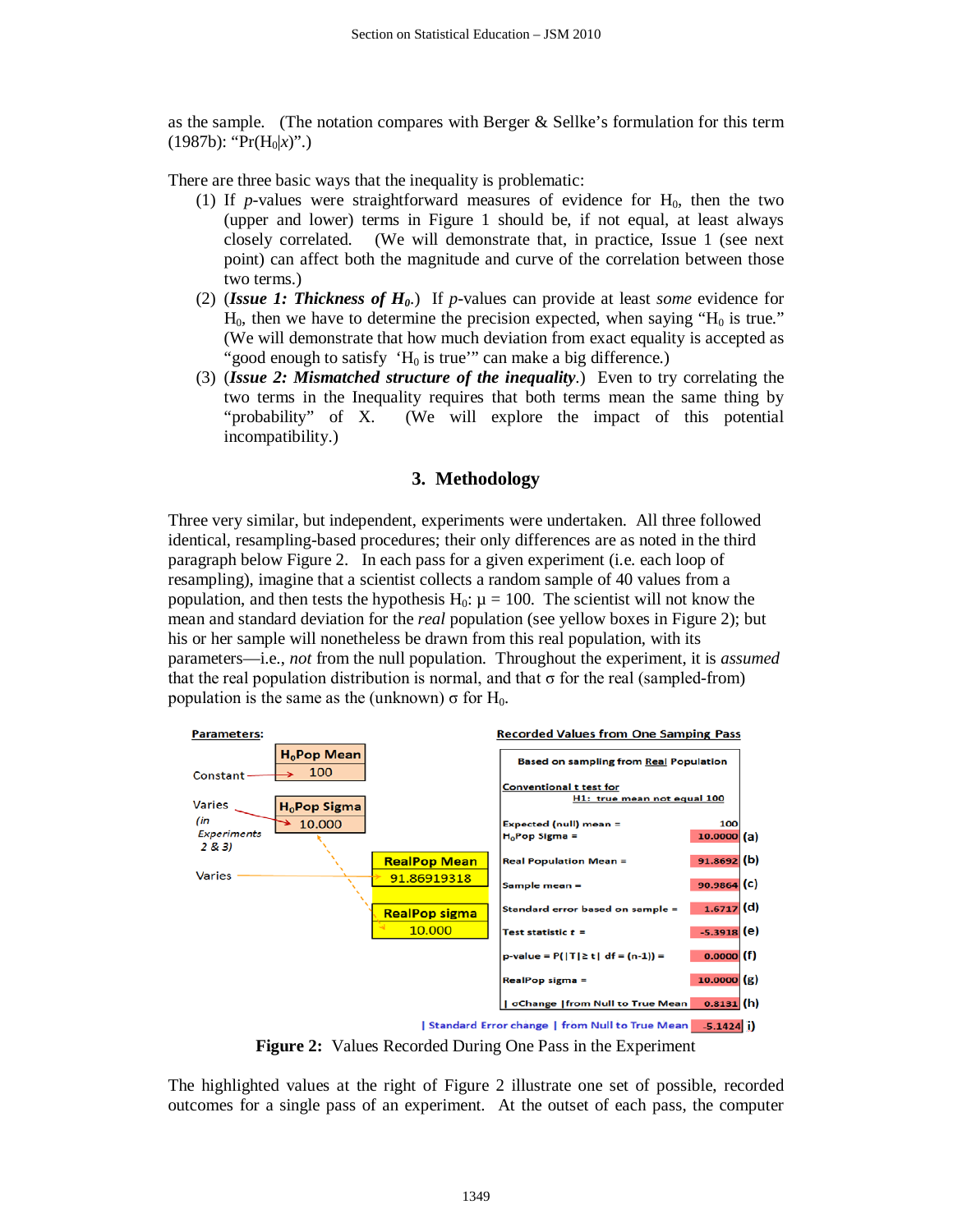randomly determines the "real" values for the population mean and population standard deviation. (See second paragraph, below, for more details on this selection.) These values are recorded in cells (b) and (g), respectively, in Figure 2. Random sampling of 40 values from a population having those particular parameters is simulated, and the sample's mean (in cell (c)) and standard deviation are calculated. The following are then calculated for the same sample, using conventional calculations: The standard error (in cell (d), based on the sample *s*, divided by  $\sqrt{(n=40)}$ ; the test statistic *t* (in cell(e), based on (sample mean minus  $H_0$  mean), divided by standard error); and the (two-tail) *p*-value (in cell (f), based on the *t* statistic, and the cumulative distribution function for *t*).

Also recorded (in cells (h) and (i)) are indicators, for that experimental pass, of the *actual* distance between the null mean and the real mean. The units for the distance "standard error change" (in (i)) are analogous to the distance units "standard errors", effectively used for calculating the *t* statistic; namely, the distance from the null mean to the true mean is measured in the units: (true population  $\sigma$ ) /  $\oint n$ ). This scale makes it intuitive, for example, in cell (i) of the figure, that in the pass illustrated, the real mean was objectively far from the null mean (well over 3 standard errors); so the small *p*-value for this case, in (f), is unsurprising. Note that all experiments are based on two-sided tests.

Two of the three, independent experiments consisted of 20,000 resample passes, each, as described above; a third experiment employed nested resampling, with 5000 passes in the main (outer) loop. As illustrated in cells (a) to (i) of Figure 2, results were recorded for each pass, making it possible to compare obtained *p*-values with the actual, corresponding truth (or near truth, or falsity) of  $H_0$ , for each of a large number of passes. In Experiment 1, the real population's sigma (and  $H_0$ 's sigma) were both held constant, equal to "10", for all resample passes. In Experiments 2 and 3, the real sigma (and  $H_0$ 's sigma) varied (together) randomly, from 4 to a maximum of 60 (i.e. the coefficient of variation could range, uniformly, from 4% to 60%). In all passes, the value set for the real mean could differ from the null mean by a random amount, between  $-3$  to  $+3$  times the true sigma value. Experiment 3 was more complex, to ensure that the preceding experiments' results were not an artefact of using *t* tests within each pass: Instead of determining the p-value for each main pass based on assuming a t-distributed sampling distribution, a nested, "inner loop" of 3000 repetitions was undertaken, for each "outer loop" pass, to determine the corresponding p-value by non-parametric resampling techniques. (The reduced number of repetitions, compared to Experiments 1 and 2, was used to limit the run time for the total  $5000 \times 3000$  nested replications.)

## **4. Results**

## **4.1 p-Values and the Truth of H<sub>0</sub>**

Figure 3 shows directly what many literature sources have tried to calculate or discuss speculatively: the actual relationship between  $p$ -values and the extent to which  $H_0$  is true. Each point represents the outcome of one pass of Experiment 1, for which the real mean had some arbitrary value, as recorded, and then the *p-*value was calculated traditionally (in relation to null assumptions) based on a random sample drawn from the real population. Presumably,  $H_0$  was more "true" when the standardized distance between the null parameter and the real parameter (for short, the "true distance from the null") approached zero. On that basis, the results shown are largely consistent with the claims of *p*-value proponents: *p*-values do get larger as  $H_0$  gets truer, and do get smaller as  $H_0$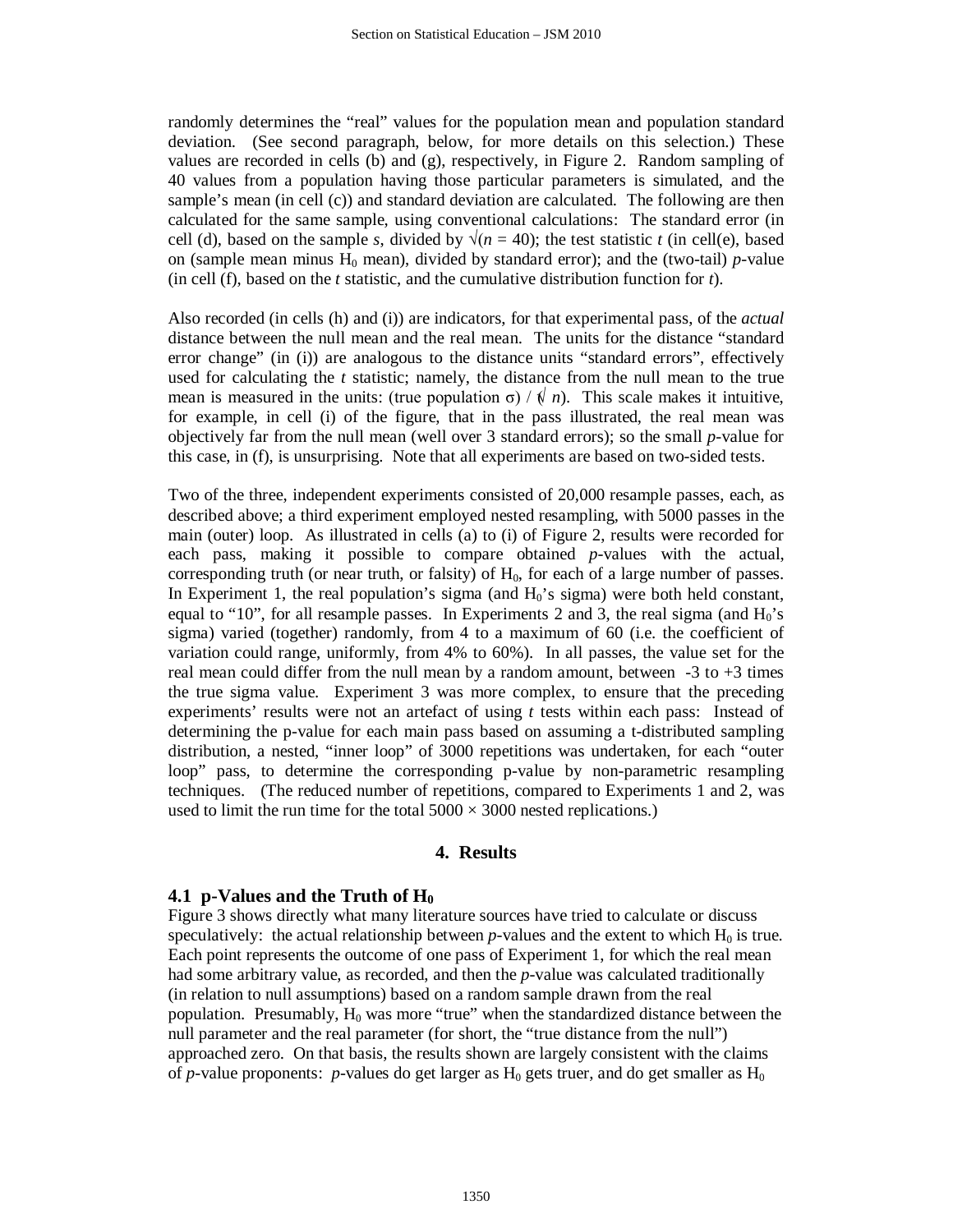

gets more false (i.e. is more appropriate to reject). There is, however, a considerable variance around that correlation.

**Figure 3:** Relation Between *p*-Values and the True Distance of the Real Mean from the Null Mean

At the bottom of the figure, the concept of  $H_0$ 's "thickness" is introduced. Just as we do not expect, in estimation, that a point estimate for a parameter will be exactly true; similarly, it is not realistic to expect in testing that the true parameter will *exactly* equal the null assumption for the parameter. If  $H_0$  is conceived as "thin", then  $H_0$  is true enough if there is at least a close, if not identical, match with the real parameter. Observe in the figure that when the thin  $H_0$  is true enough in the above sense, then the  $p$ -value works essentially as advertised: In the red-tinted area of the graph, the true distance was consistent with a thin  $H_0$  hypothesis; note that almost all the corresponding *p*-values are in the non-significant (e.g. larger than  $0.05$ ) range. In all cases where the true distance was in the range for a thin  $H_0$ , only occasionally (perhaps about  $\alpha$  of the time) did the *p*values by chance have deceptively small values.

Also, if  $H_0$  is "thin", but the true distance from the real to the  $H_0$  mean is *unambiguously* not close, then *p*-values also seem to behave as we'd like: In that region of the figure, tinted blue, observe that, in aggregate, virtually all the corresponding *p*-values were quite low (so  $H_0$  would correctly be rejected as false), whereas for only a small proportion of cases (perhaps about  $\beta$  of them) did the *p*-values happen by chance to have deceptively large values.

Where the simplicity of using *p*-values to judge about  $H_0$  breaks down is in the nontinted, middle range for true distances, where the standardized true distance from the null is (for this simulation) roughly between 0.5 and 2.5. If a researcher has a "thick" model of H0, that distance may seem unimportant—i.e. not worth detecting, and possibly designed to remain undetectable, when setting the power for the test. Considering that scenario, observe in the figure the large proportion of tests that would nonetheless reject a (true enough) thick null hypothesis, due to obtaining a misleadingly small *p*-value. This re-characterizes the oft-made complaint about *p*-values, that they can lead to rejecting more true null hypotheses than the nominal rejection-trigger  $\alpha$  implies.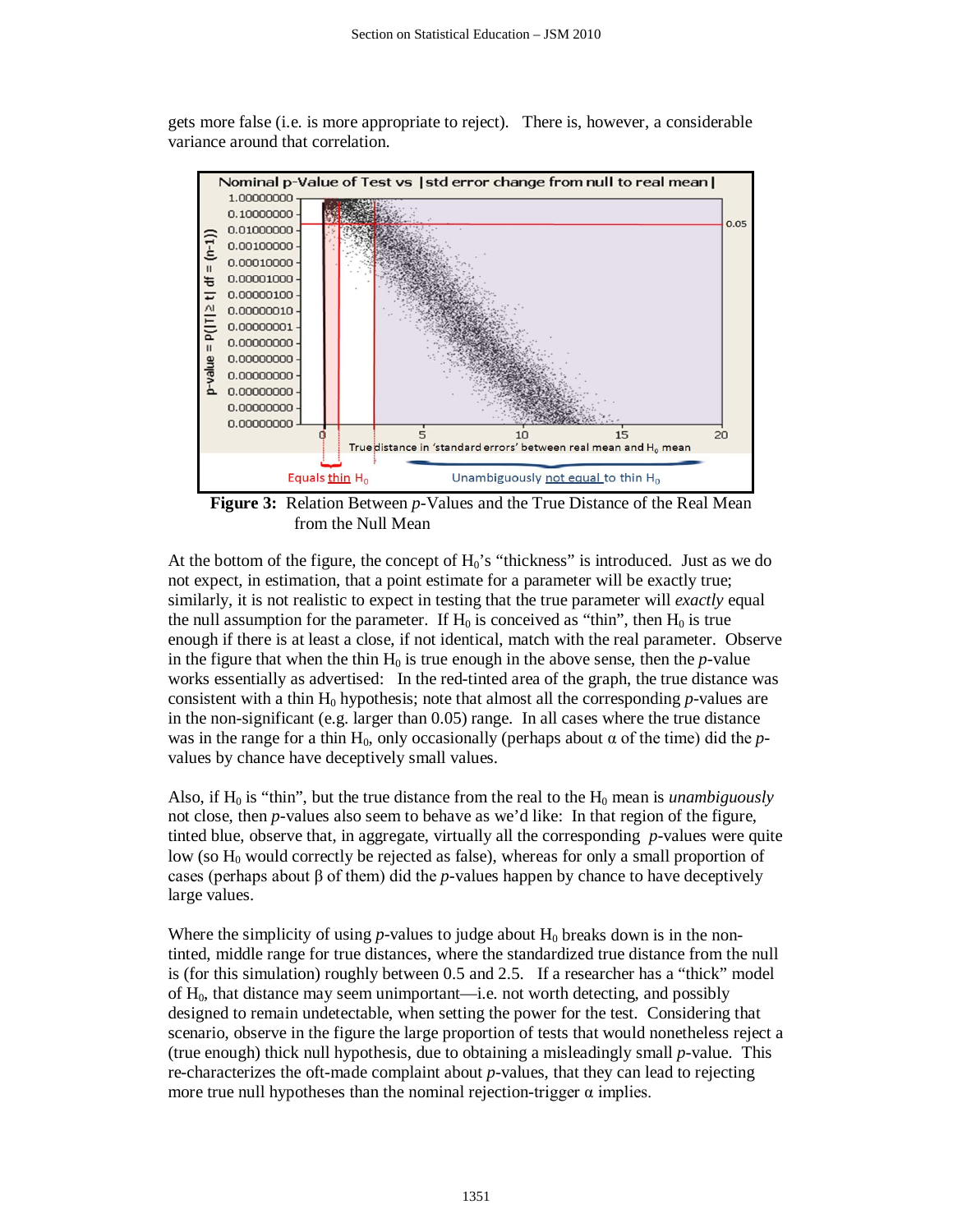On the other hand, suppose the researcher has in mind a thin model for  $H_0$ —but it so happens the true distance is in the range of 1 to 2 standard errors. In such cases, the researcher wants the test to reject  $H_0$ , but a large proportion of the time, it won't. I.e. it lacks the power. It is noteworthy that while *p*-values are commonly discussed in relation to a reference value  $\alpha$  for significance, we see that their performance is equally dependent on considerations of β, power, and the researcher's choice for detectable difference when designing for power.

#### **4.2 The Problematic Inequality—Illustrated by Experiments**

#### *4.2.1 The Basic Model*

An alternative way to represent the results of Experiment 1 is shown in Figure 4. The two axes directly correspond to the two terms of the Problematic Inequality (see Figure 1). For each pass (resample loop) of the experiment, a specific *p*-value was generated. The *p*-values are mapped on the *x* axis in the figure. The *y* axis shows the conditional probabilities for  $H_0$  being true, given that the *p*-value specified on the *x* axis was generated in a pass of the experiment. The latter probabilities do not have *a priori*  magnitudes, or even interpretations. (More on this point, in a following section.) Instead, the y–axis probabilities are frequentist approximations obtained as follows: The results of passes for which the generated *p*-values were closely similar were aggregated; then, for each such group, the proportion of cases in which, as it happened, the null mean was (approximately) true is interpreted as the desired, conditional probability. There are several curves in the figure because, as noted in the previous section, different standards are possible for counting  $H_0$  as true.

The following example illustrates the intended interpretation of the figure. Consider the point labelled "(a)" in the upper right section. This conveys the following information: "Considering  $H_0$  as true when the true, standardized distance from the null to the real mean is at most two standard errors, then for all recorded cases wherein the resulting *p*value  $\approx 0.05$ , the proportion of such cases for which H<sub>0</sub> was in fact true (by the given standard) was 0.7." In other words, for  $H_0$  of this thickness, 70% of the time when the *p*value is at the threshold of suggesting (as conventionally interpreted) that  $H_0$  might be false,  $H_0$  was in fact true.



**Figure 4:** Experimental Illustration of the Figure 1 Inequality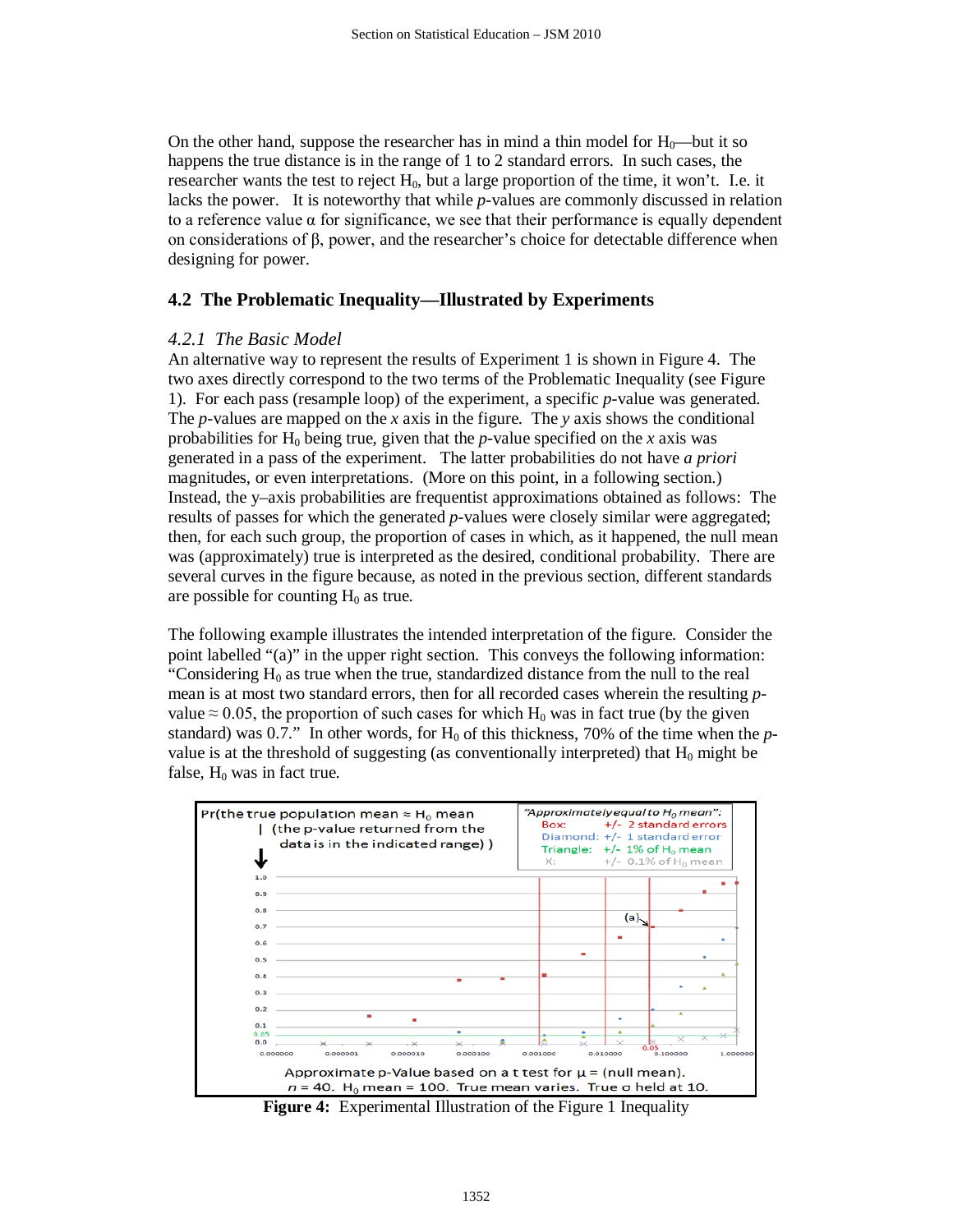We quickly see that for realistic thicknesses of  $H_0$ , the  $p$ -value seems to generally underestimate the true probability that  $H_0$  is true. So if used as a trigger to reject the null hypothesis, the *p*-value does so too soon (i.e. it starts rejecting at *p*-values that are not yet low enough). Consider when the thickness of the null is just  $\pm 1\%$  of the value of the null mean; at that thickness, you would need the power to detect that a true mean equal to 99 or 101 is significantly different from a null mean = 100. Even for this thin of an  $H_0$  (see the triangle marker, two points below the point labelled "a"), over 10% of the time when the *p*-value  $\approx 0.05$ , and so conventionally is at the boundary of suggesting that H<sub>0</sub> might be false,  $H_0$  was really true, by that standard.

Notwithstanding the preceding, the figure refutes what some have suggested, that the *p*value problem somehow can bottom out, under the right conditions, so the *p*-value gives the right answer about the *y* axis probability. To the contrary, we find that as  $H_0$  gets thinner, there is no barrier to prevent the conditional probability for  $(H_0, \text{ given } p\text{-value})$ to fall lower than the *p*-value, itself. For example, in the figure: When the thickness of  $H_0$  is just  $\pm 0.1\%$  of the value of the null mean, the conditional probability for  $H_0$ , given a *p*-value  $\approx$  0.05, is only about 0.01. This makes sense: With H<sub>0</sub> so thin, the true mean rarely ever matches the null mean sufficiently—regardless of the *p*-value. This further illustrates, as well, why a no-thickness null is not realistic.

# *4.2.2 No Apparent Impact for Varying True Population σ*

Figure 5 shows the effect of revising Experiment 1, in Experiment 2, with this one change: Just prior to each resampling pass, when the new real mean value is arbitrarily determined, a new true standard deviation value is determined as well. (In Experiment 1, recall, the true σ was always equal to 10; in experiment 2 the true σ can be, for a particular pass, any random value between 4 and 60.) For clarity, the Figure shows only the analyses for a thick  $H_0$ ; a real mean is deemed "equal" to the null mean if the true distance between them is within  $\pm 2$  standard errors.



**Figure 5:** Supplemental Experiment—Varying the Real Population σ

The same basic effects as illustrated in Figure 4 appear to also apply when the real population standard deviation is not fixed at one particular value. While there is variance in exact locations of the points—both within this figure, for different ranges of  $\sigma$ , and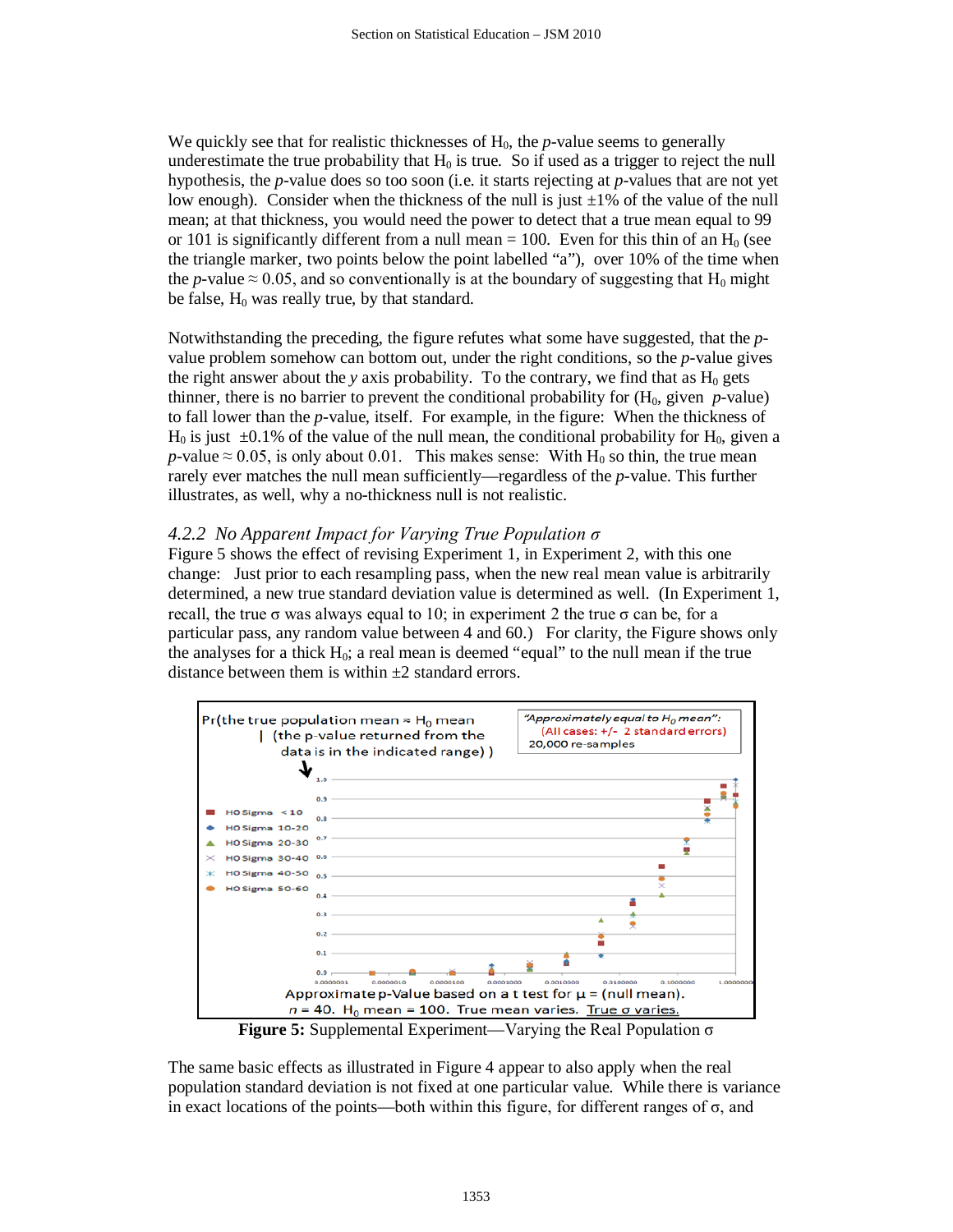between this figure and Figure 4—there is no clear pattern of difference; for example, for *p*-values close to 0.001, the cases with the lowest true  $\sigma$ 's had the lowest conditional probability for H<sub>0</sub>, yet for *p*-values close to 0.08, the cases with the lowest true  $\sigma$ 's had the highest conditional probability for  $H_0$ . Possibly, this variation is simply random noise; consider also that the number of cases in each *p*-value category, for calculating the conditional probabilities for  $H_0$ , are reduced here, due to the stratification of cases based on true σ's.

*4.2.3 No Apparent Impact for Switching to Nonparametric Generation of p-values* Figure 6 shows the effect of revising Experiment 2 to Experiment 3. As above, each main pass (resampling loop) results in an obtained sample, taken from a population with a randomly re-set real mean and real standard deviation; and the distance  $\delta$  is measured between the sample mean and the null hypothesis mean. The *p*-value (with respect to  $H<sub>0</sub>$ ) is determined not by a parametric test (using the *t* value), but by the following, nonparametric procedure: A nested loop of 3000 resamples is taken from the null hypothesized population, and the *p*-value (i.e.for that one pass of the outer loop) is the proportion of the nested resamples for which the magnitude of difference between the resample mean and the null mean is greater than or equal to  $|\delta|$ . As in Figure 4, Figure 6 shows effects based on various selections for  $H_0$  thickness.



**Figure 6:** Supplemental Experiment—Non-Parametric Generation of the *p*-Value

Once more, we find the same basic pattern of results as occurred for the *t* test approach, in previous sections. It is clear that the *t* test is not, itself —either specifically, or in virtue of being parametric—causing the replicable pattern for these experiments.

# **4.3 Mismatched structure of the inequality**

The results labelled **4.2.1-4.2.3**, above, concern the issue of  $H_0$  "thickness." Figures 7 and 8 address the second issue that was mentioned in Section 2; namely whether both sides of the inequality in Figure 1 are really both "probabilities" in the same sense. Probabilities for *p*-values are not a problem; the *p*-value is a random variable, with a magnitude determined by the outcome of the hypothesis-test sampling. But the "posterior probability of H<sub>0</sub>" is *not* a random variable in the true sense. The true mean has the value it has—*prior* to hypothesis testing; there is no randomness, and no probability. (Compare the confidence level, when estimating a parameter: This too is actually about the expected reliability of a procedure; it is not a probability for the value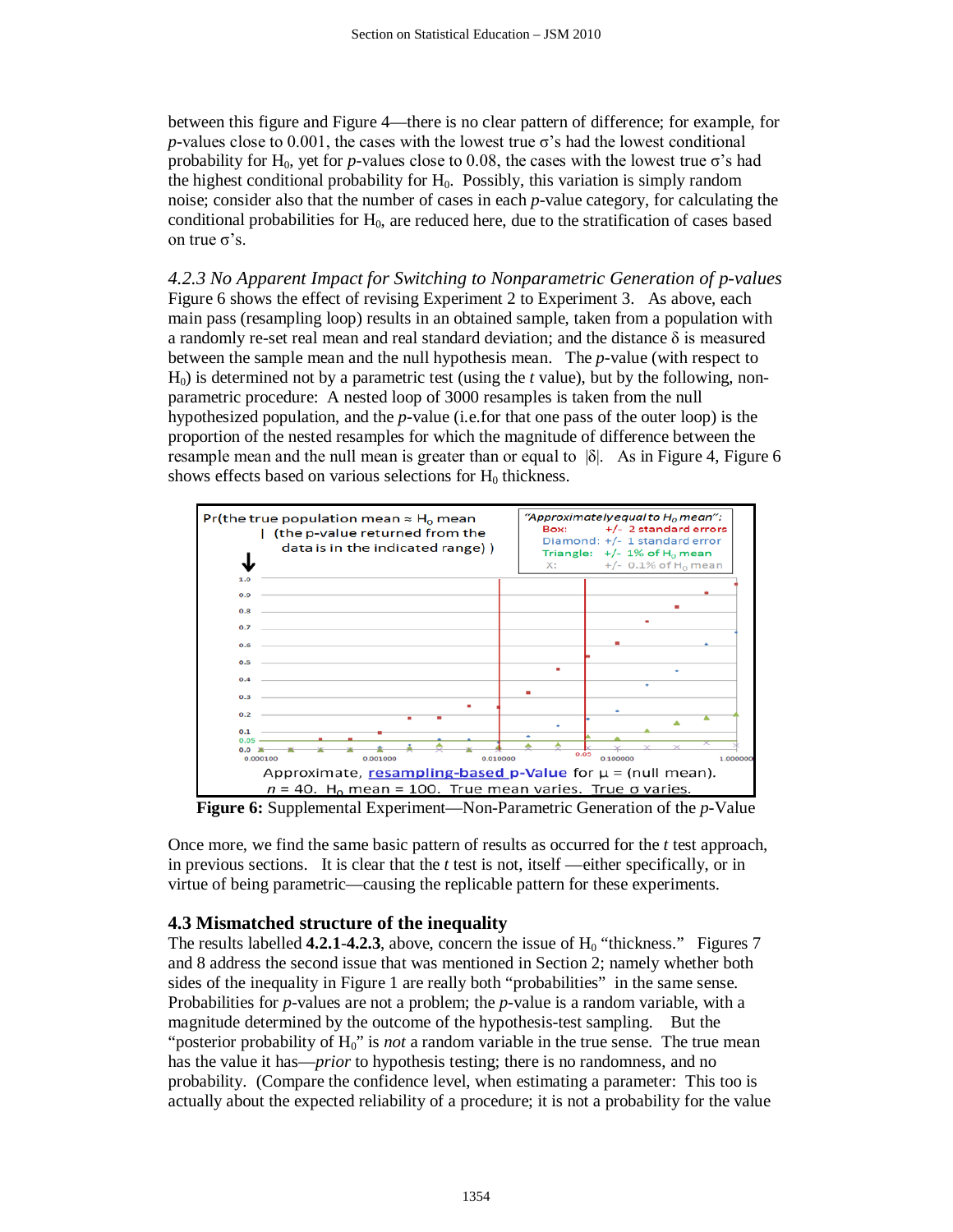

of the parameter, itself, which pre-exists the procedure.) Figure 7 clearly demonstrates this situation:

**Figure 7:** The Non-Random "Posterior Probability of H<sub>0</sub>"

In the figure, where the true and  $H_0$  means are very close, in relation to  $H_0$ 's thickness, then the truth of  $H_0$  is a fact, and its conditional (and absolute) probability = 1.00. When the true and  $H_0$  means are far apart, in relation to  $H_0$ 's thickness, then the falsity of  $H_0$  is certain, and its conditional (and absolute) probability  $= 0.00$ . Observe in both cases that on occasion, the *p*-values calculated in different passes of the experiment were "all over the map" (i.e. small or large); but this had no bearing whatsoever on the certainties.

The points (in green) in the figure appear to be exceptions, but these are actually artefacts, due to aggregating cases where the distances between the real and null were known to be borderline. In this group, by chance, the output *p*-values could range from low to high—both for cases where the null and real means were (barely) "equal enough" and for cases where they were not (quite) equal enough.



**Figure 8:** Effect Sizes and the "Posterior Probability of H<sub>0</sub>"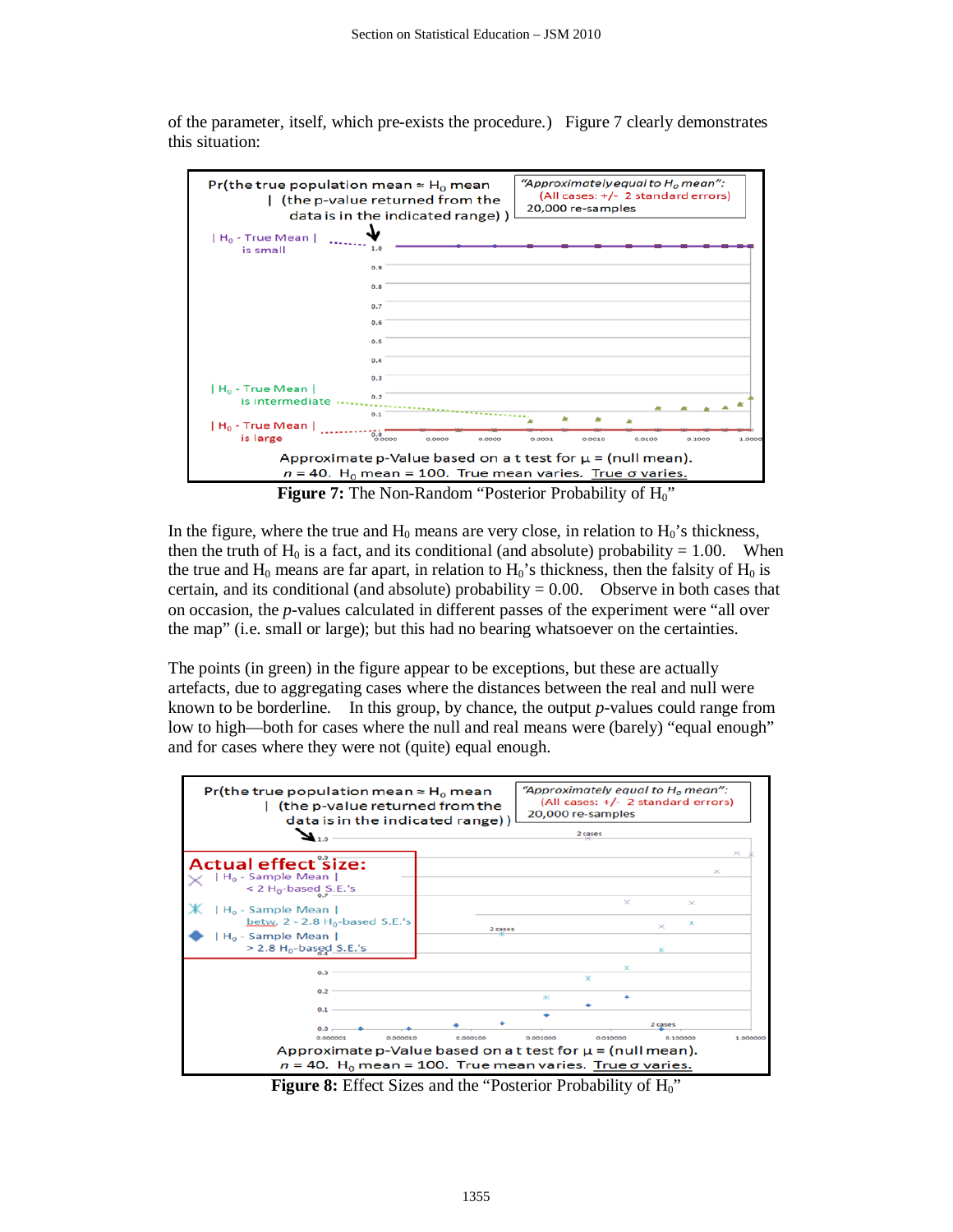In practice, of course, Figure 7 is not very helpful because we do not *know* the real value of the parameter. (If we did, there is nothing to test.) So, where Figure 7 refers to the true distance between the null and real means, Figure 8 uses the best proxy available: the effect size—in this case, the actual distance between the null and *sample mean*. Now, values on the vertical axis are (to the researcher) not certainties. Like confidence levels, the *y* values can be viewed as measures of expected reliability in this sense: If getting a *p*-value similar to a value on the *x* axis is used to trigger a rejection of the null hypothesis (of a specified thickness), then in what likely proportion of such cases would  $H_0$  have in fact been true (and so rejected in error)?

This chart does not solve the *p-*value problem, but it gives a sense of when *p*-values might be informative, and when, to the contrary, they are more likely to be redundant or, worse, misleading. If the effect size is not at least as large as the specified  $H_0$ thickness (e.g. the detectable distance you used when calculating sample size), or, preferably, a bit larger, then the best guess is to stick with  $H_0$  as likely true—regardless of what *p*-value you obtain. If, on the other hand, the effect size is quite a bit larger than the  $H_0$  thickness, then rejecting  $H_0$  is a safer—even if the *p*-value is not that persuasive.

## **5. Discussion and Conclusions**

As Section 1 demonstrated, there have been many objections raised to using *p*-values for hypothesis tests, yet the convention of using them persists, as evidenced by their prominent inclusion in modern statistics packages. Large numbers of papers have been written on this subject, but most tend to be abstract and/or theoretical or historical. Some of these papers include simulations. Yet, surprisingly, no one has seemed to use simulations to try out, "first hand", what exactly it is that *p*-values do or don't do, in relation to the truth of a null hypothesis. This paper has taken that step; and in this section, we will review and summarize its findings.

# **5.1 There is a strong monotonic relationship between the order of magnitude**  of the p-value and the relative likelihood that  $H_0$  is true.

This conclusion is strongly supported by Figure 3. As discussed in Section 4.3, this "likelihood" is not a probability of  $H_0$ , strictly speaking, because  $H_0$  is not a random variable. Instead, Conclusion 5.1 is a statement about the long-term reliability of a strategy that would relate *p*-values to the unknown truth-values of null hypotheses. Figure 3 suggests that comparing two sizes of *p*-values (in orders of magnitude) that have been generated conventionally, generally the higher the order of magnitude for the *p*values the greater the proportion of cases for which it happens that  $H_0$  is really true.

# **5.2 The variance around the correlation pattern in Conclusion 5.1 is very large.**

While Conclusion 5.1 seems supportive for the use of *p*-values, Conclusion 5.2 provides a serious check on that support: The standard error for the impressive regression line between the (log) *p*-value and the associated true distance in Figure 3 is 1.8 (orders of magnitude)—that is, the *p*-value that would be expected, based on the true standardized distance from the real mean from the null, could easily differ from the p-value actually obtained by over two orders of magnitude. If, for example, the *p*-value expected based on the true distance was 0.005, the actually computed *p-*value might range from 0.5 (or higher) down to 0.00005 (or lower). It would be hard to justify a conclusion from such imprecise findings.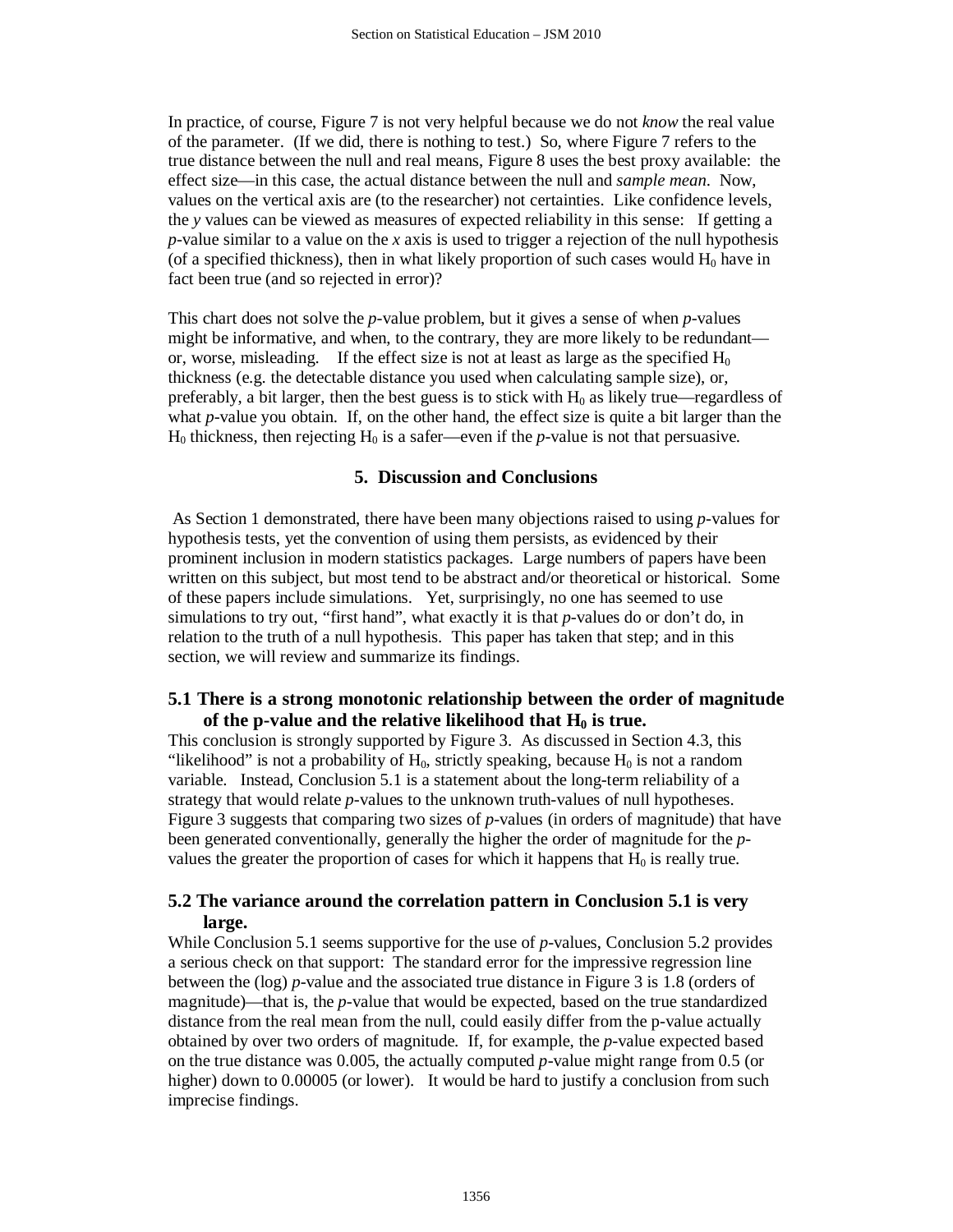# **5.3 The information in the p-value is highly dependent on the "thickness" of**   $H_0$

The thickness of  $H_0$  might be determined based on practical or clinical considerations, regarding what difference from exact equality might truly matter. Logically, this could be the figure used when estimating a minimum sample size: When calculating the power for a test, one specifies a minimum distance  $\pm \delta$  that needs to be detectable. The clear implication, once the test results arrive, is that if the observed effect size is *less than* |δ|, then this small, non-differentiatable distance from the null should be counted as "equal enough", or "effectively equal".

Figure 4 demonstrates that any attempt to estimate a probability (or "likelihood") for  $H_0$ , given a *p*-value, is highly dependent on the posited "thickness" of H<sub>0</sub>. In the example, the likelihood that  $H_0$  is true, given a *p*-value of 0.05, might be anywhere from 70% (for the thickest null) to virtually zero (for a very thin null). There is no evidence of any lower bound for this likelihood. (At some thickness of  $H_0$ , presumably, the null's likelihood would be exactly equal to the *p*-value; but this paper does not examine where that point occurs, or whether it can be generalized.)

This sometimes dramatic swing of the *p*-value's possible impact or meaning can be viewed by relating the *p*-value to α. In hypothesis tests, α is supposed to represent the Type I error rate (i.e. the probability of mistakenly rejecting a true null hypothesis) that one is willing to accept, in following the testing procedures. Supposedly, by conventional models, one can ensure  $\alpha$  by the algorithm of finding the *p*-value, and then rejecting H<sub>0</sub> only when the *p*-values reaches or falls below α. (E.g. if one's standard is α  $= 0.01$ , do not reject H<sub>0</sub> for any *p*-value greater than 0.01.) In point of fact, the procedure described does *not* preserve the effective α for one's test. If using a *p-*value algorithm to decide whether or not to reject  $H_0$ , then (all else being equal):

**a**) **For thick H<sub>0</sub>'s: (the** *effective*  $\alpha$ ) > (nominal  $\alpha$ );

## **b) For very thin <b>H**<sup>0</sup>'s: (the *effective*  $\alpha$ ) < (nominal  $\alpha$ )

This follows because in (a),  $p$ -values lead to rejecting too many  $H_0$ 's that are true, so the risks of Type I error (i.e.  $\alpha$ ) are greater than acknowledged; and in (b) *p*-values fail to reject virtually any  $H_0$ 's (whether true or false), so the risks of rejecting true  $H_0$ 's (i.e.  $\alpha$ ) is less than anticipated.

## *5.3.1 The reported effects seem independent of (a) the real value of σ (in relation to μ), and (b) the method used to obtain the p-values*

These points were illustrated in Figures 5 and 6. Obviously, not all variations could be tested. Yet, the effects clearly persisted through a wide divergence of possible  $\sigma$  values, and from the parametric to the non-parametric procedures to generate the *p*-values.

## *5.3.2 p-values cannot tell you the "probability that (on this occasion)*  $H_0$  *is true (or false)"*

This is because *nothing* can tell you this. The real value of the parameter is not a random variable. At best, *p*-values can be used as part of a regimen that, over time, tends to be reliable when pointing to what *may be* true on particular occasions.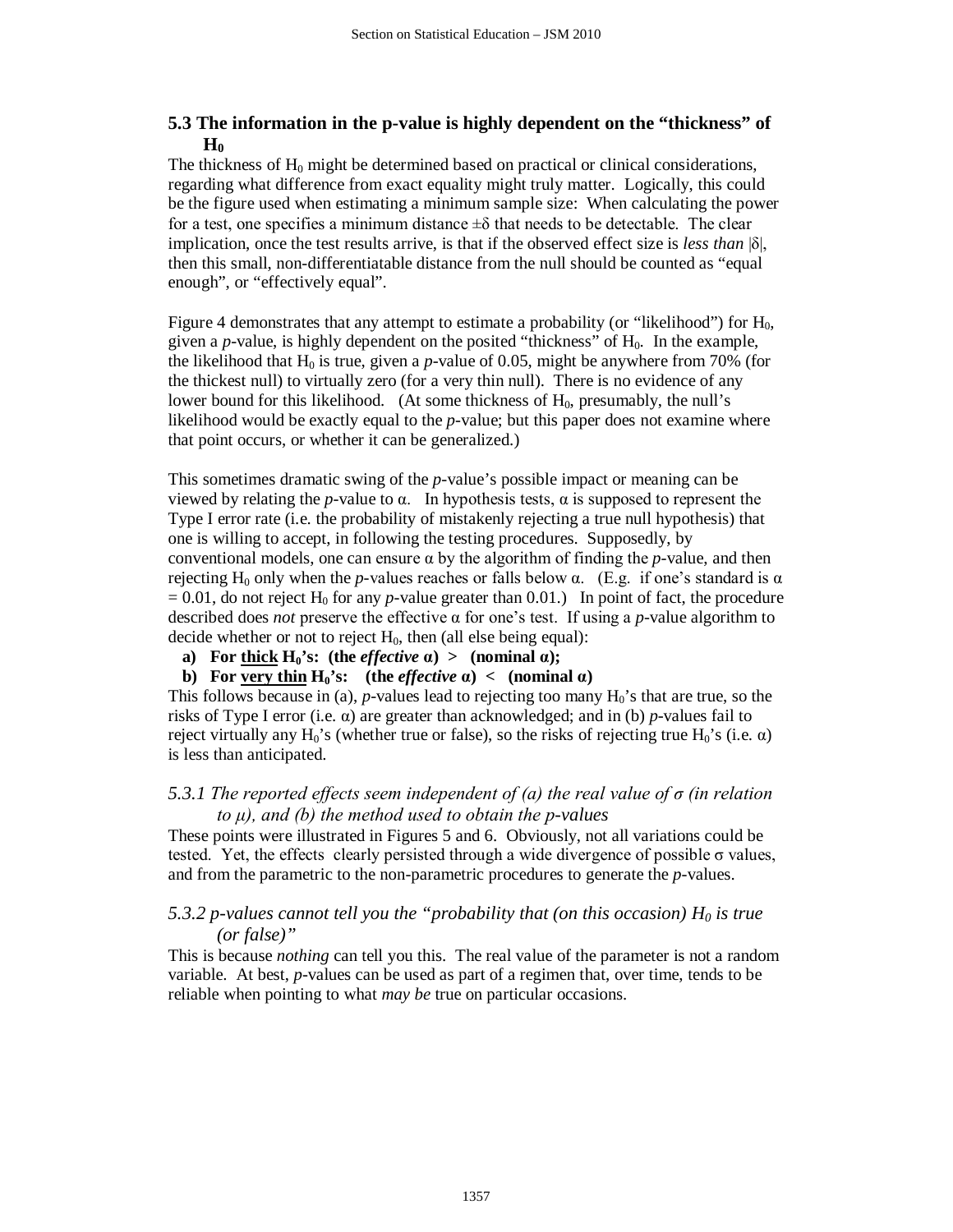# **6. Recommendations**

Based on the findings of this paper, the author would offer the following recommendations to those who are considering the use of *p*-values in the process of drawing, and/or stating, statistical conclusions:

- 1. Do not necessarily give up on *p*-values, but do keep clear on what they do—and do not—tell us, and under what conditions
- 2. At the very least, provide (or look for) this supplementary information: a.The actual effect size, *and*
	- b. The thickness of  $H_0$ , i.e. the minimum difference that is detectable or, based on the context or purpose of the research, cared about.

*p*-values have the advantage of generally being readily accessible (e.g. through publication in articles, or by generating with software), and they do convey information; yet they cannot stand alone. Based on the results of experiments described in this paper, the author finds that combining the three elements named in the recommendations provides the best chance of "guesstimating" the net likelihood of  $H_0$ 's being true. No one test can give certainty; but it is felt that using these guidelines will help to minimize error over the long term.

This closing example shows the intention of the guidelines that are recommended:

Suppose you run a multiple regression, and are examining the contributions of the independent variables to the overall regression. Most software will generate *p-*values, based on *t* tests, for each *x* variable coefficient. For each variable a null hypothesis is implied that its coefficient simply equals zero; i.e. that changes in *x* have no impact on the dependent variable. Before considering the size of the *p-*value, ask: What is a reasonable thickness for this coefficient's null hypothesis? As shown in Figure 4, small *p*-values can be easily obtained if the nulls are very thin (for example, if the mean of the dependent variable is 2000, yet you claim that an *x* coefficient equalling 1.2 is "not equal enough" to a null of zero). But inquire whether such small contributions to the regression would be practically meaningful; and whether the *t* test even has the power to discriminate differences that small? On the other hand, if the null coefficient has some reasonable thickness, *and* the coefficient actually obtained is notably larger than that baseline, then, as depicted with the diamond symbols in Figure 8, you may be onto something. Throw in a *p*-value that is very small (preferably, much lower than the usual "0.05"), and now (assuming no confounding, etc., are involved) the odds do look reasonable that the (thick) null hypothesis is probably false; i.e. the particular *x* variable is likely making an actual contribution to the regression.

This example shows the spirit of the recommendations. Although more sophisticated attempts to transform *p*-values into something better have been tried, and several are cited in the references, there is really no way to make the indeterminate (i.e. what is the true value of the population parameter) determinate—certainly not in a single sample. But by combining the three proposed elements in making one's assessment, a reasonable basis for future research or action can often be obtained.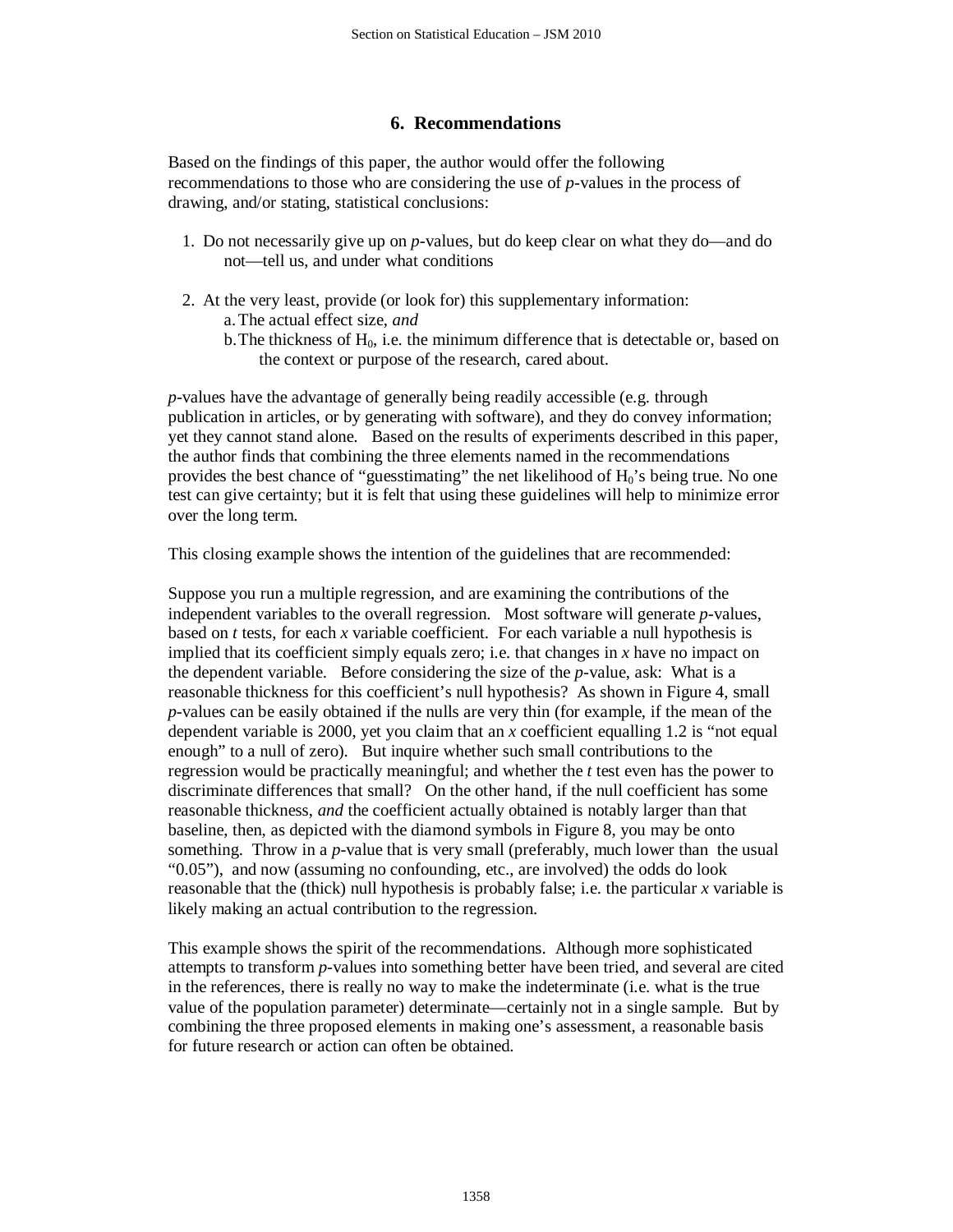#### **Acknowledgements**

My special thanks Milo Schield, who kindly invited me to present an earlier version of this paper in a Statistical Education section at the 2010 JSM, and who also provided helpful comments on my Proceedings version of the paper. Thanks also to those who attended my paper at the conference and who provided their comments and encouragement..

#### **References**

- Bellhouse, D.R. (1993). Invited commentary: *p* values, hypothesis tests, and likelihood. *American Journal of Epidemiology*, 137, 497-499.
- Berger, J.O. & Delampady, M. (1987). Testing precise hypotheses. *Statistical Science*, 2(3), 317-352.
- Berger, J.O. & Sellke, T. (1987). Testing a point null hypothesis: The irreconcilability of *p* values and evidence. *Journal of the American Statistical Association*, 82(397), 112-122.
- Berger, J.O. & Sellke, T. (1987). (Rejoinder to comments on "Testing a point null hypothesis: The irreconcilability of *p* values and evidence".) *Journal of the American Statistical Association*, 82(397), 135-139.
- Berger, R.L. & Hsu, J.C. (1996). Bioequivalence trials, intersection—union tests and equivalence confidence sets. *Statistical Science*, 11, 283-319.
- Brown, L.D. (2000). An essay on statistical decision theory. *Journal of the American Statistical Association*, 95(452), 1277-1281.
- Browne, R.H. (2010). The *t*-test *p* value and its relationship to effect size and  $P(X>Y)$ . *The American Statistician*, 64(1), 30-33.
- Casella, G. & Berger, R.L. (1987). Reconciling Bayesian and frequentist evidence in the one-sided testing problem. *Journal of the American Statistical Association*, 82(397), 106-111.
- Chow, S.L. (1988). Significance test or effect size? *Psychological Bulletin*, 103(1), 105- 110.
- Chow, S.L. (1989). Significance tests and deduction: Reply to Folger (1989). *Psychological Bulletin*, 106(1), 161-165.
- Cohen, J. (1988) *Statistical Power Analysis for the Behavioral Sciences, 2nd edition.*  Hillsdale, NJ: Lawrence Erlbaum Associates
- Donahue, R.M.J. (1999). A note on information seldom reported via the *p* value. *The American Statistician*, 53(4), 303-306.
- Evans, S. (2009). Noninferiority clinical trials? *Chance*, 22(3), 56-62.
- Edwards, W., Lindman, H., & Savage, L.J. (1963). Bayesian statistical inference for psychological research. *Psychological Review*, 70(3), 193-242.
- Folger, R. (1989). Significance tests and the duplicity of binary decisions. *Psychological Bulletin*, 106, 155-160.
- Goodman, S.N. (1993a). *p* values, hypothesis tests, and likelihood: Implications for epidemiology of a neglected historical debate. *American Journal of Epidemiology*, 137(5), 485-496.
- Goodman, S.N. (1993b). Author's response to "Invited commentary: *p* values, hypothesis tests, and likelihood." *American Journal of Epidemiology*, 137(5), 500- 501.